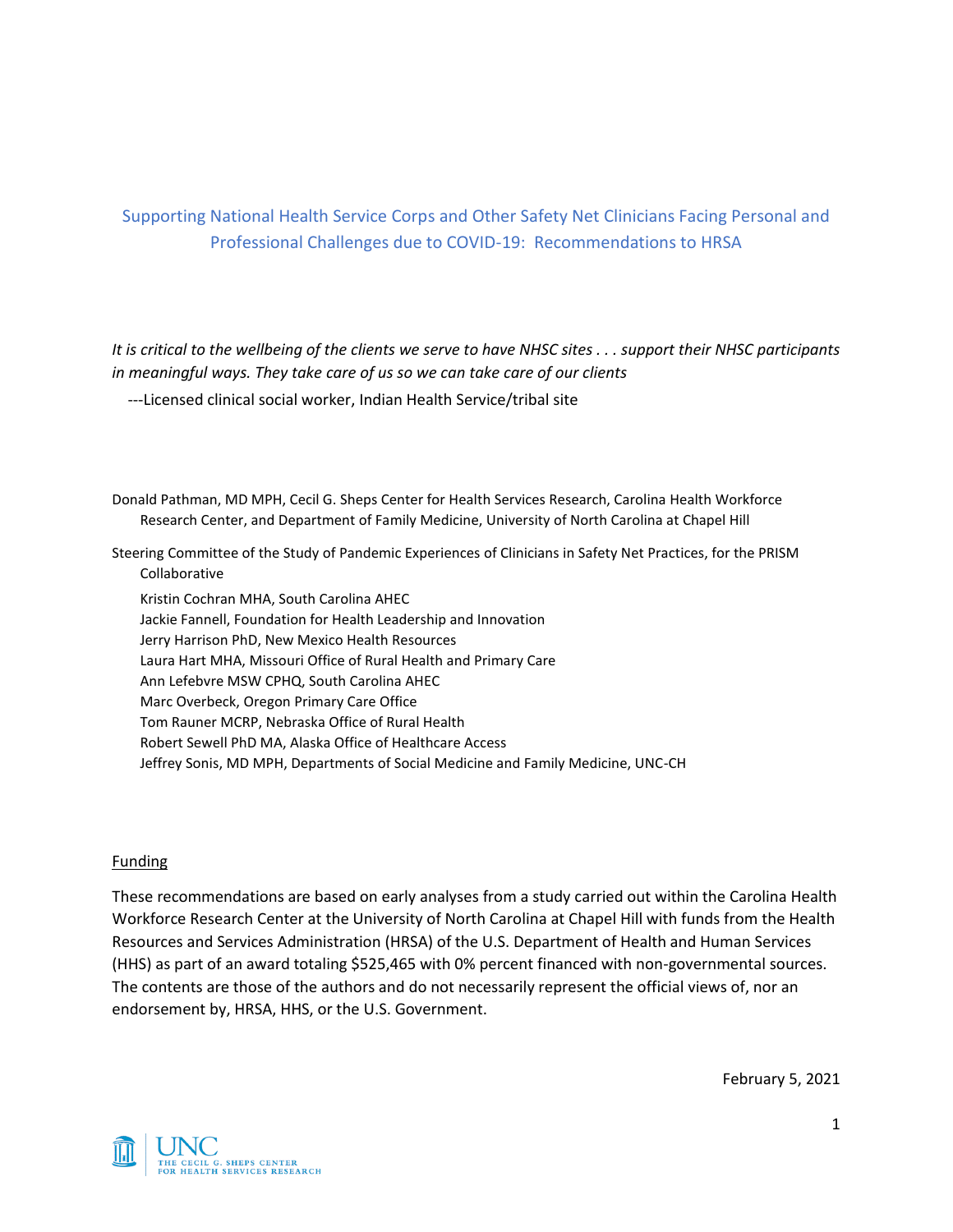# **Report Overview and Purpose**

This report offers recommendations to the Health Resources and Services Administration for ways that HRSA can support clinicians working in safety net settings during the COVID-19 pandemic. HRSA's Bureau of Health Workforce sponsors the National Health Service Corps (NHSC) and its Bureau of Primary Health Care sponsors the clinics and practices where most NHSC clinicians work. Recommendations focus on key areas where safety net practice clinicians are struggling during the pandemic: ensuring an adequate supply and appropriate use of personal protective equipment (PPE), helping practices provide other measures to protect clinicians' health, helping clinicians meet their children's needs, expanding clinicians' access to behavioral health services and resources, providing financial recognition for clinicians' expanded workloads and hazardous roles, providing emergency financial relief for clinicians facing dire financial situations, raising expectations for practice leaders to place greater weight on the needs of clinicians as people and workers, and providing greater flexibility in how NHSC clinicians can fulfill their contracts during the pandemic and these extraordinary times. These recommendations aim to support NHSC and other clinicians working in safety net practices during the remainder of the pandemic, and also ensure this workforce is healthy, engaged and remains in place into the future for safety net practices.

Recommendations in this report are based on survey responses received in December 2020 and January 2021 from 1,518 clinicians serving in the NHSC in 20 states. They are based on preliminary analyses outlined in the accompanying report.<sup>1</sup> HHS and HRSA have already implemented a significant number of measures to address the pandemic's challenges that safety net clinicians face. This report offers recommendations to build on current interventions and supports. This work was undertaken by Donald Pathman MD MPH at the University of North Carolina at Chapel Hill and members of the *Provider Retention and Information System Management* (*PRISM*) Collaborative, <sup>2</sup> with funding from HRSA's National Center for Health Workforce Analysis.

# **The COVID-19 pandemic has brought unprecedented changes to the work, jobs, personal safety and mental health of NHSC and other safety net clinicians**

The National Health Service Corps currently provides education loan repayment and scholarship support to approximately 16,000 clinicians who contract to work two or more years providing care to poor and often uninsured individuals and communities. Most clinicians work in the HRSA's Federally Qualified Health Centers (FQHCs), but thousands of others work in HRSA's Rural Health Clinics, the Indian Health Service and tribal health clinics, community mental health facilities, drug treatment centers and other types of safety net sites.

The COVID-19 pandemic has brought unprecedented changes to the work, jobs and personal safety of all medical, dental and behavioral health clinicians, but has perhaps most affected those working in safety net practices, including NHSC clinicians. These practices are less well financially and administratively positioned to adapt to the pandemic and its ever-changing requirements for safely

<sup>&</sup>lt;sup>1</sup> Data Report. Data Substantiating Recommendations to HRSA in "Supporting National Health Service Corps and Other Safety Net Clinicians Facing Personal and Professional Challenges due to COVID-19." February 5, 2021 <sup>2</sup> <https://www.practicesights.org/Home.aspx>

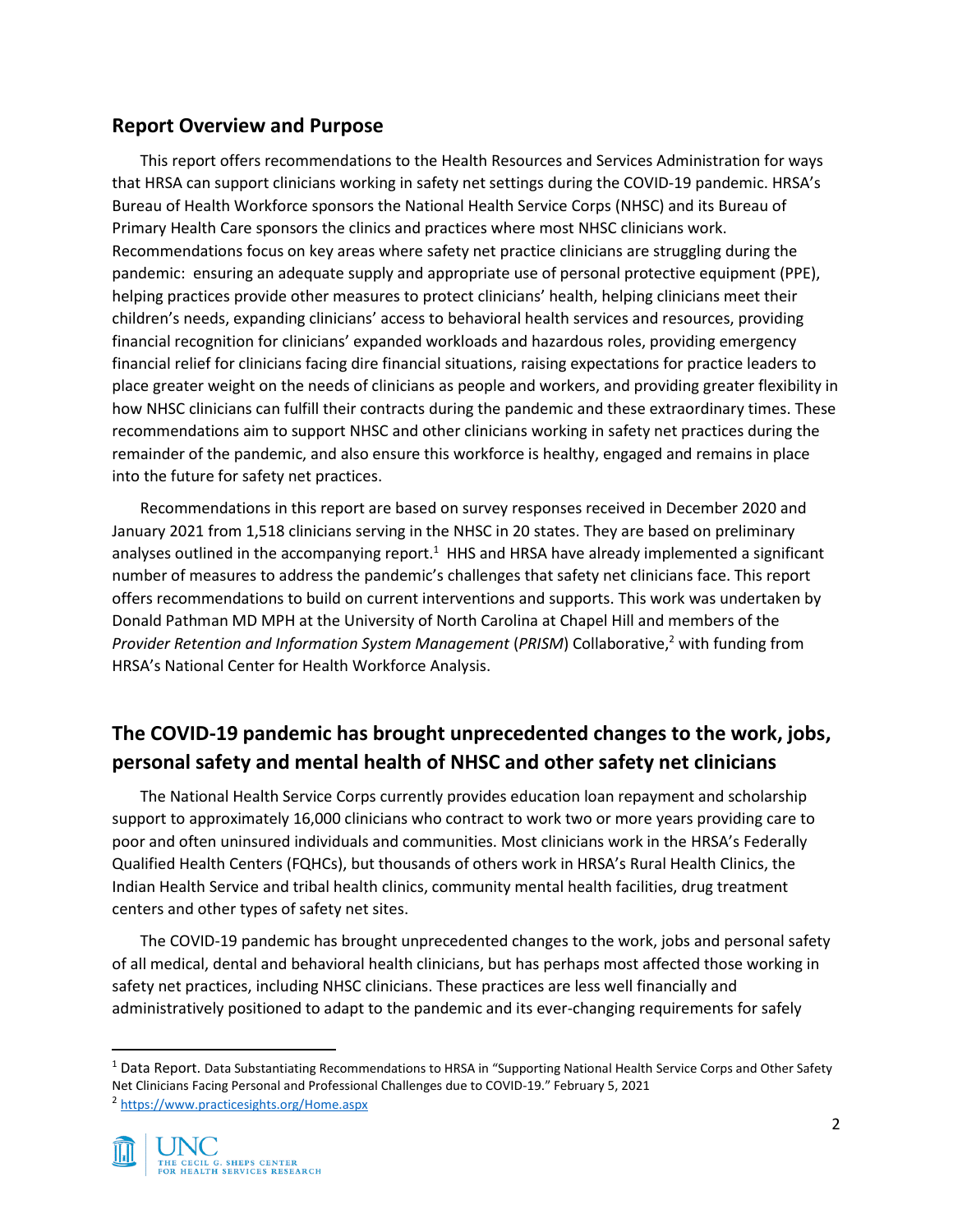providing care while also protecting and supporting clinicians. Some safety net clinicians have been overwhelmed by their patients' needs while working in high risk settings with inadequate protections. Because of financial pressures on their practices, some clinicians have had their work hours cut and pay reduced, and some have been furloughed or terminated. Many have felt unsupported by their employers as these changes happened. Not surprisingly, rising rates of stress, depression, burnout, and job dissatisfaction have been broadly reported among health care providers during the pandemic, but little known about how safety net clinicians specifically are faring.

The many challenges that the pandemic has brought to clinicians' work and jobs and the effects on their mental health will lead some clinicians to disengage from their patients and jobs. Past studies predict that in the coming months and years more clinicians will leave their practices, to the detriment of these practices and patients. This will undermine the NHSC's goal for its workforce to remain in their service sites well beyond their service terms, putting in jeopardy the care of thousands of uninsured, vulnerable and minority populations served by these practices.

# **Recommendations**

The first listed recommendations address clinicians' physical, social and mental health needs. Next are recommendations related to clinicians' finances. The last and perhaps most important two recommendations relate to broader assistance that practices and the NHSC should provide to lessen the impact that all challenges facing clinicians during the pandemic. The order of the recommendation does not reflect their relative importance or feasibility.

#### **Recommendation 1. Ensure adequate PPE and require its appropriate use in practices supported by HRSA and the NHSC.**

HRSA should require that all of the practices it supports through its various programs provide personal protective equipment (PPE) appropriate to clinicians' jobs, per CDC guidelines. Assist practices in acquiring these PPE. Require all safety net practices have an explicit and firmly enforced policy for all patients and staff to wear adequate PPE and maintain social distancing as much as possible within the health facility. These recommendations are consistent with OSHA guidance for workplaces during the COVID-19 pandemic.<sup>3</sup> Specific options:

- a. Increase funding to HRSA-supported clinics specifically designated for PPE.
- b. Develop PPE supply lines with free or lower costs through group purchase for HRSA-supported safety net practices.
- c. To be able to maintain HRSA support, practices should be required to report how they are enforcing OSHA guidelines regarding mask wearing and social distancing. Monitor compliance through ongoing surveys of clinicians and providers.

<sup>&</sup>lt;sup>3</sup> Occupational Safety and Health Administration. Guidance on Preparing Workplaces for COVID-19. OSHA 3990-03-2020.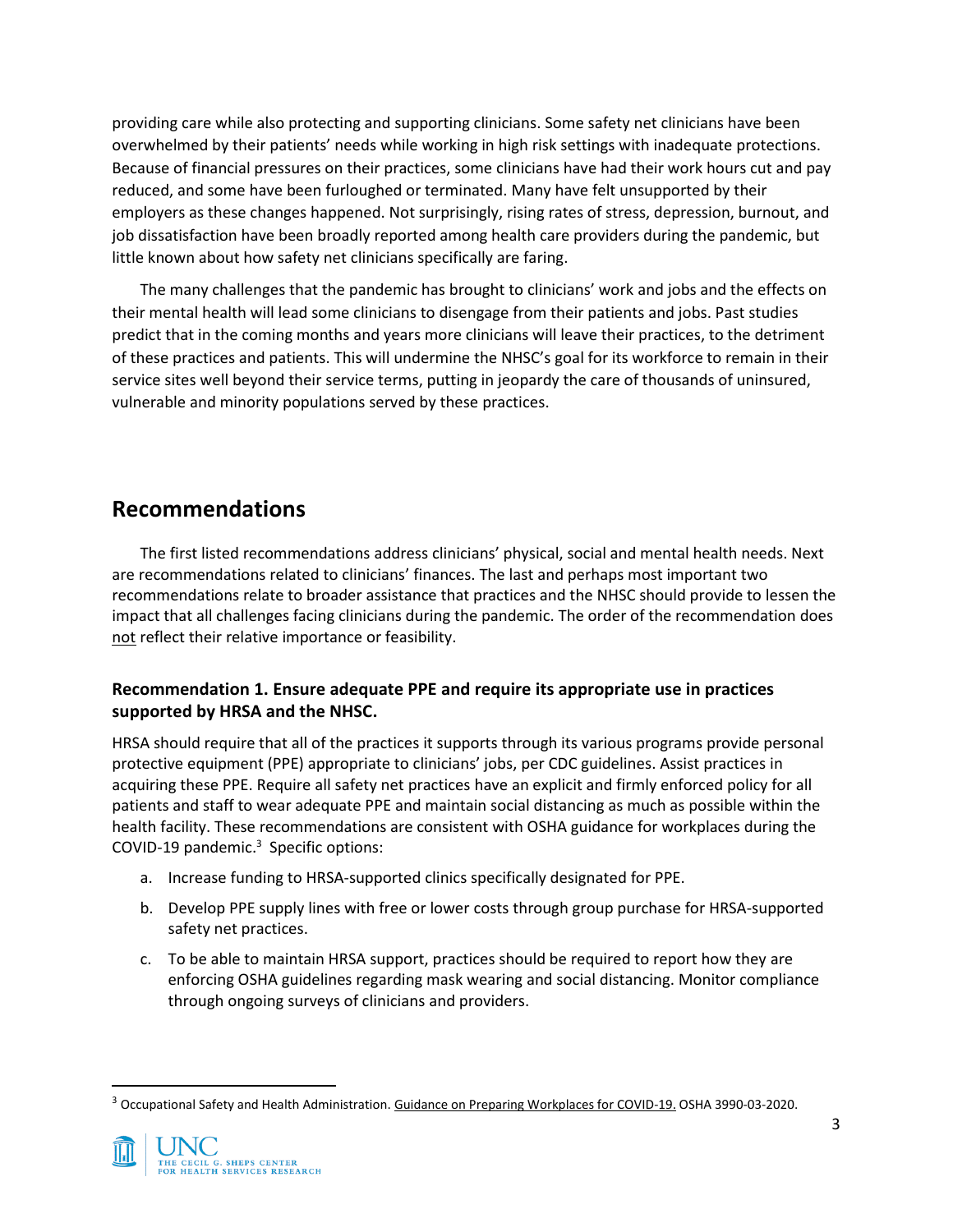# **Recommendation 2. Help practices provide measures to protect clinicians' health during the pandemic**

Encourage safety net practices to provide safer work site or job options for clinicians who are in high risk groups for complications if infected with COVID-19 or who live with someone who is. Assure that all clinicians who provide face-to-face care to patients or clients have immediate access to COVID-19 vaccination. All of these clinicians should now be eligible to be vaccinated per CDC recommendations. 4 Provide the means for safety net clinicians who are infected with COVID-19 to be out of work to isolate—consistent with OSHA guidance—without using regular sick-days, vacation days, or have to take unpaid leave. HRSA could:

- a. Disseminate alternative models and "best practices" for how practices can reorganize clinical, dental and behavioral health services during the pandemic to offer high-risk individuals safer work setting alternatives and how to best protect all clinicians.
- b. Formally query all safety net practice administrators for counts of patient-facing clinicians and staff who have and have not yet received first and second doses of a COVID-19 vaccine and the accessibility of vaccines to get all clinicians and staff fully immunized. All NHSC clinicians could be similarly queried. Federal distribution of vaccines to states each week could then be designated in appropriate numbers to safety net clinicians and staff not yet vaccinated.
- c. Communicate to all HRSA-supported practices the expectation that clinicians infected with COVID-19 are required to isolate away from work.

### **Recommendation 3. Help clinicians meet their children's needs**

Provide the means for safety net clinicians to meet the logistical and financial requirements of caring for their children during the pandemic. Encourage safety net practice leaders to allow clinicians time off to respond to pressing needs of their children. Educate and encourage practice leaders to try to accommodate clinicians' responsibilities to their children when shaping clinical services and schedules, when assigning responsibilities to individuals, and in granting excused leaves. Specific options:

- a. Provide federal funding to practices not able to provide paid FMLA support to clinicians and staff to cover time out of work to care for children and other family members sick with COVID-19.
- b. Provide subsidies or tax incentives to practices and/or clinicians to cover the costs of childcare.
- c. Develop on-site childcare for younger children and a setting for school-age children to remotely attend their schools, available to children of staff of individual safety net practices or groups of nearby safety net practices.

### **Recommendation 4. Enhance access to behavioral health services for clinicians**

With three out of four safety net clinicians feeling burned out and half feeling depressed and hopeless, HRSA should ensure there are ways for all safety net clinicians to access mental health resources and care. This recommendation is consistent with OSHA guidance for workplaces during the COVID-19 pandemic, "Ensure that psychological and behavioral support is available to address employee stress." Promote ways for clinicians to take short, paid periods away from work for recovery and to again feel invigorated in their work and lives. Educate and encourage practice leaders how to create an organizational work culture of caring and support. HRSA could:

<sup>4</sup> Centers for Disease Control and Prevention. CDC's COVID-19 Vaccine Rollout Recommendations. Feb 3, 2021.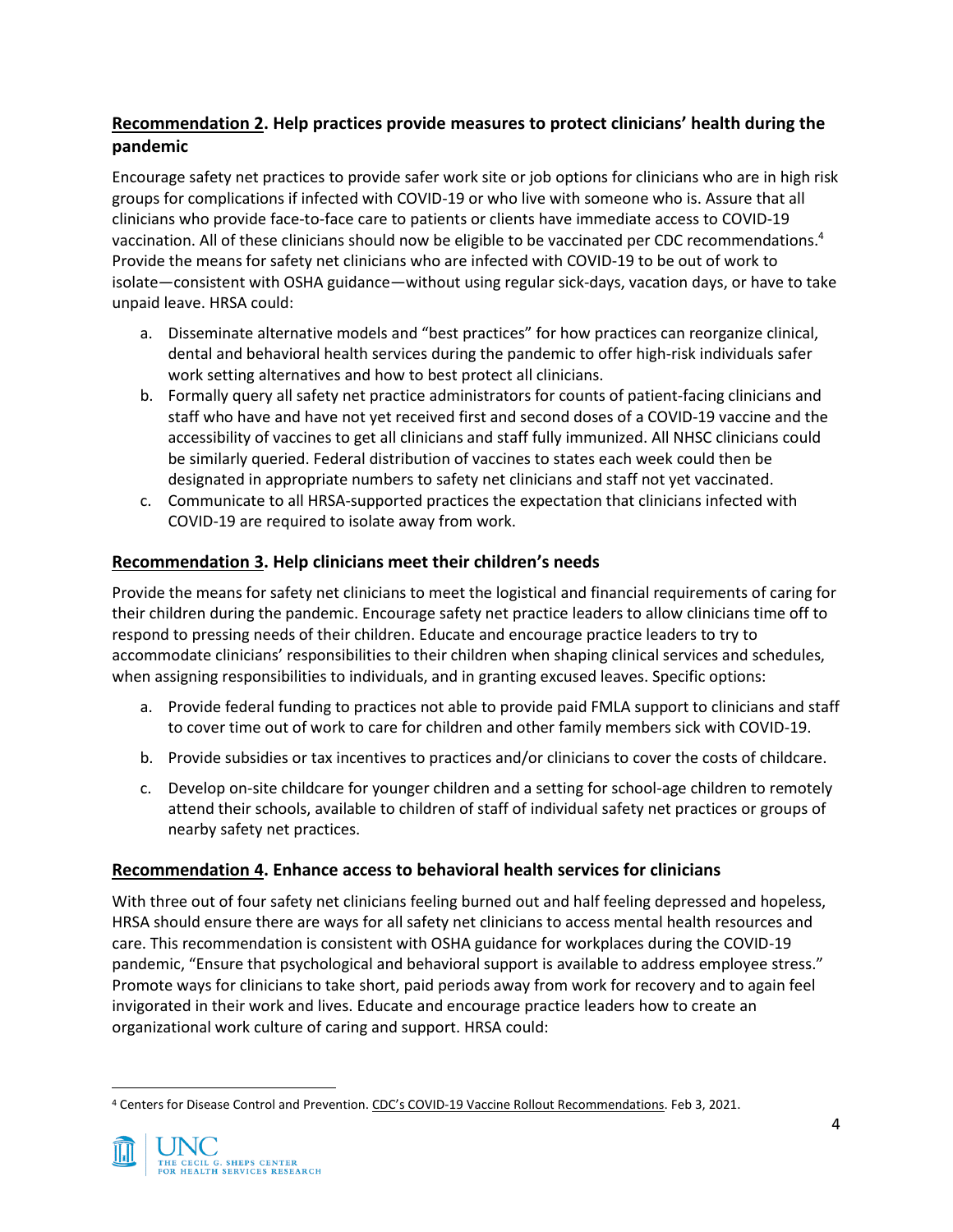a. Create a virtual mental health counseling service available at no-cost to clinicians working in safety net practices. Staff this service with mental health professionals oriented to the special circumstances and their effects on clinicians working in safety net practices. Serving in this role could qualify for NHSC service. This service could be offered at a national level, or alternatively organized within each state by mental health professionals who understand local issues.

### **Recommendation 5. Provide financial recognition for clinicians' expanded and exhausting workload and hazardous roles**

Promote ways for safety net clinicians to be financially compensated—such as through bonuses or by increases in loan repayment amounts—if in meeting the needs of their patients and practices during the pandemic they have had to work substantially longer hours, see many more and sicker patients, or taken on additional responsibilities. Similarly, find ways to provide hazard pay or otherwise recognize clinicians working in particularly hazardous roles during the pandemic. Specific option:

a. Explicitly make hazard pay an allowed use for emergency pandemic funds that have or will be provided to practices, within state and federal requirements. Hazard pay should be equitably provided to all clinicians and staff, based on risk.

### **Recommendation 6. Provide emergency financial relief to clinicians in dire financial situations**

Some safety net clinicians face dire financial situations due to cuts in their own or spouses' pay or from furloughs and layoffs, at times compounded by higher costs for childcare. Many of these clinicians are early in their careers and with little personal savings and substantial education debt. These clinicians are at high risk of being lost to their practices. HRSA should develop ways to have emergency financial relief provided to safety net clinicians facing particularly dire financial situations.

### **Recommendation 7. Set expectations for practice leaders to weigh the needs of clinicians as people and as workers when setting organization programs and policies**

Set expectations for leadership in safety net practices to maintain positive and supportive relationships with clinicians and staff during the pandemic, even when pressed to meet patients' needs. Help practices know how best to communicate with clinicians, hear their needs and suggestions, craft supportive policies, and show appreciation for their work. HRSA's guidance on these issues will be heard and trusted by safety net practices. HRSA could:

- a. Provide a C-suite leadership webinar series to inform practice leaders. Create education and training materials. Offer webinars.
- b. Encourage leadership to share information on the practice's finances with all staff to help them understand the rationale for decisions as they are made.

# **Recommendation 8. Provide increased flexibility in how NHSC clinicians can fulfill their contracts**

Provide all possible flexibility in amending NHSC participants' contracts to accommodate the many significant changes the pandemic has caused for their clinics and family situations that were not anticipated when they signed contracts. The option to amend service contracts for pandemic-related circumstances should be clearly and proactively communicated to all NHSC clinicians. NHSC participants should not be left worrying about how changes in their jobs due to the pandemic may put them in